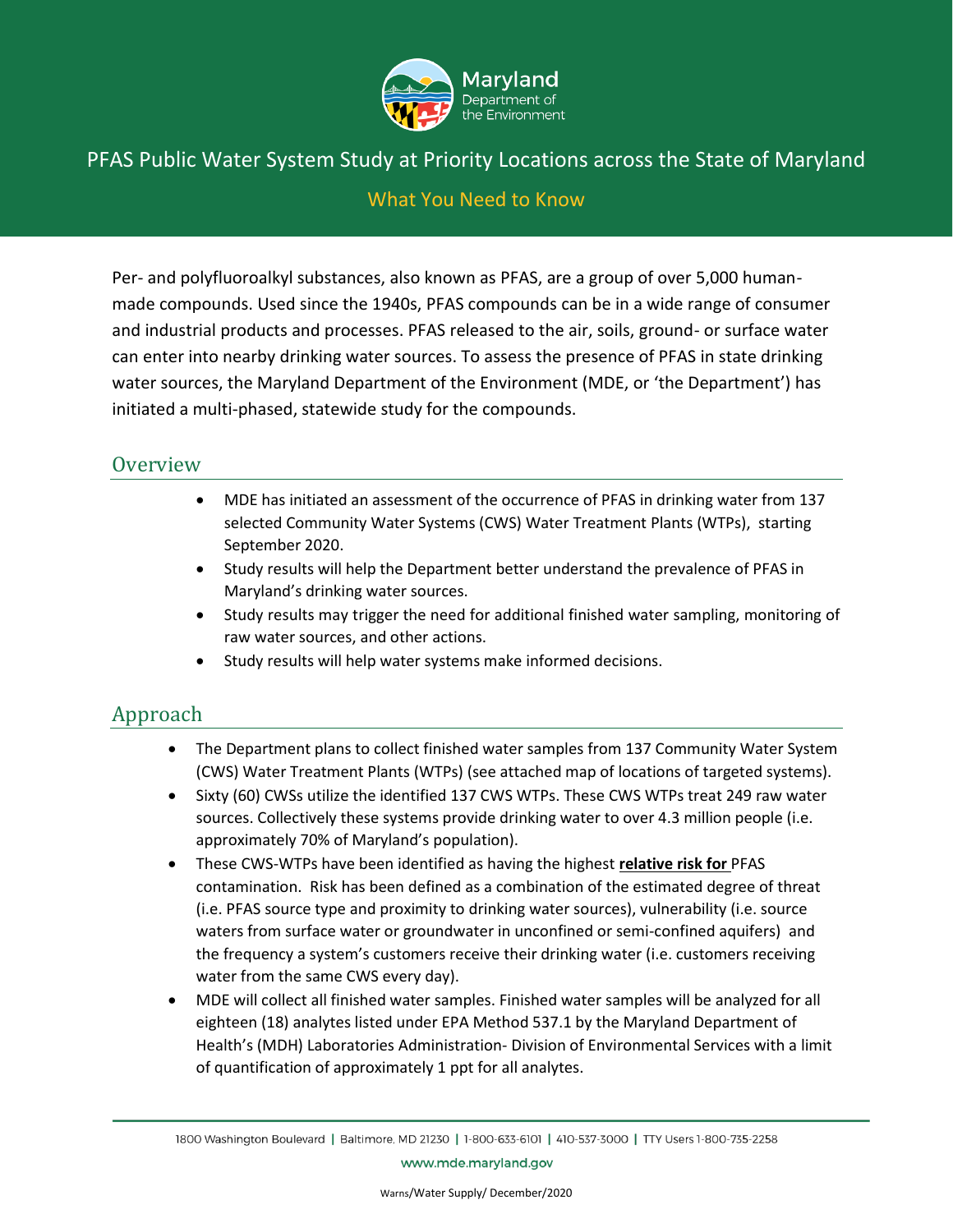

### What You Need to Know

• Approximately 10% of samples will be analyzed for an extended list of twenty-nine (29) PFAS analytes, including the 18 listed under EPA Method 537.1.

# Site Selection Criteria: Relative Risk

The 137 WTPs were selected based on several key factors:

- Consumer potential for long term exposure to PFAS (if present);
- CWS source water vulnerabilities to contamination (e.g., surface waters, unconfined and/or semi-confined aquifers); and
- Proximity and relative risk to potential PFAS sources (i.e., CWS source water is located near one or more locations where there is an increased probability of PFAS use and/or release).

In addition to the above selected criteria, 11 reference sites were also chosen so the Department is able to compare the 137 targeted sites to sites not expected to be at risk of PFAS contamination(e.g., 75% forested and no known proximity to potential PFAS sources or releases).

# What is a Community Water System vs. a Water Treatment Plant vs. a Raw Water Source?

Community water systems (CWSs) supply drinking water to the same population year-round. To be considered a CWS, a system must provide finished drinking water to at least 25 of the same people (or 15 service connections). In Maryland, CWS can use one or more Water Treatment Plants (WTPs) treating source waters from surface water (i.e. lakes, reservoirs, rivers) or groundwaters from unconfined, semiconfined, or confined aquifers. Drinking water sources often require treatment before being considered acceptable for potable use. WTPs may treat one or multiple raw water sources.

Under Phase 1, finished water samples will be collected from 137 WTPs, treating 249 raw water sources and serving 60 CWS.

# Why focus first on Community Water Systems?

In Maryland, 5.2 million people receive their drinking water from 464 regulated Community Water Systems (CWS). A single CWS can serve from 25 to more than 1.8 million people. The EPA Health Advisory and the EPA reference dose (RfD) for PFOA and PFOS is based on long-term health effects, not acute toxicity. Because of the large number of people served by CWS and the risk assessment endpoint being chronic risk, the initial phase of PWS sampling for PFAS will focus on CWS.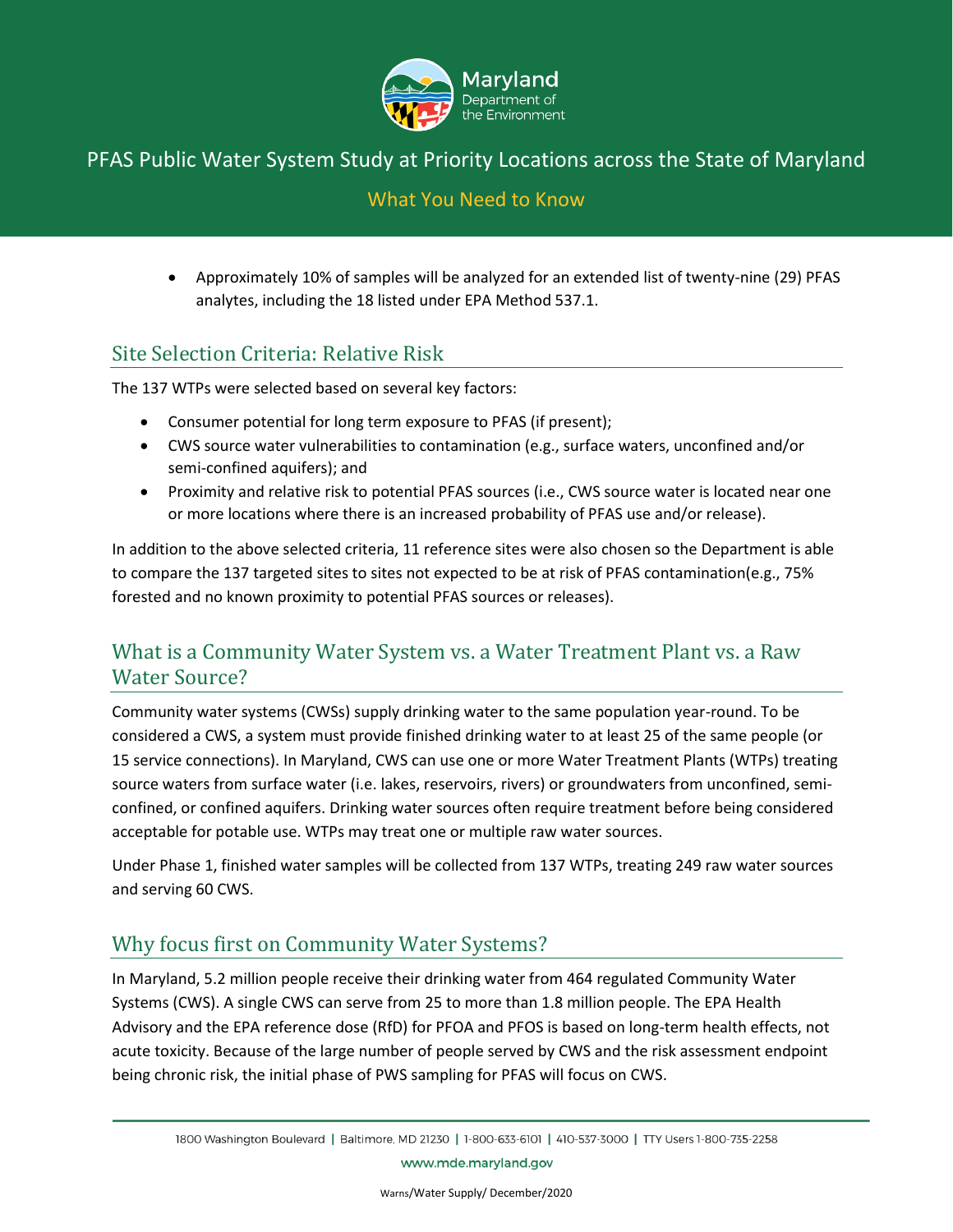

### What You Need to Know

# What makes a CWS Source Water "vulnerable?"

Maryland's 464 CWSs withdraw from a variety of water sources, including surface (SW) and groundwater. Maryland's groundwater-based drinking water sources include waters from unconfined (UC), semi-confined (SC), and confined (C) aquifers. In Maryland, the majority of CWSs are dependent on one or a combination of these sources. Depending on the type or location of a source, vulnerability of a CWS source ranges from naturally protected, to very vulnerable and susceptible to external influences. For example, CWSs using groundwater from a confined aquifer are expected to be more naturally protected than other sources; however, waters from surface water, unconfined and/ or semi-confined aquifers are generally more vulnerable to contamination by pollution. 209 CWS out of MD's 464 total CWSs withdraw waters from surface water and/or groundwaters from unconfined or semi-confined aquifers.

# How was information on potential PFAS sources in proximity to CWS used to identify PWS sampling locations?

To further prioritize Maryland's 209 CWSs using surface and groundwaters from unconfined and semiconfined aquifers, MDE considered the proximity, number, and type of potential sources of PFAS to these systems' untreated surface and groundwater sources.

MDE mapped over 2,000 potential sources of PFAS in Maryland. The 2,000 potential sources include military installations, fire training areas, airports, landfills, manufacturing facilities, and wastewater treatment plants. MDE then created a 1,000-foot buffer around each potential source of PFAS. If one or more of these 1,000-foot buffers intersected a CWS' source water protection area(s), then that CWS untreated source was considered as potentially at-risk for PFAS contamination. The number and types of PFAS sources intersecting with each CWS source protection area was recorded throughout this process. These potentially at-risk CWS sources were then consolidated to which WTP they serve. Based on these criteria, 137 CWSs WTPs were identified as the highest priority for initial finished drinking water sampling.

To determine where to sample first (i.e., which of the 137 CWSs WTPs to sample first), MDE further prioritized this list by assessing which PFAS sources presented a higher potential for PFAS release. For example, military installations, fire-training areas, or other types of sites with known historical usage of aqueous film forming foams (AFFF) would present a larger risk to drinking water sources than other potential PFAS sources.

These 137 CWS WTPs treat 249 raw water sources and provide treated waters to 60 CWSs.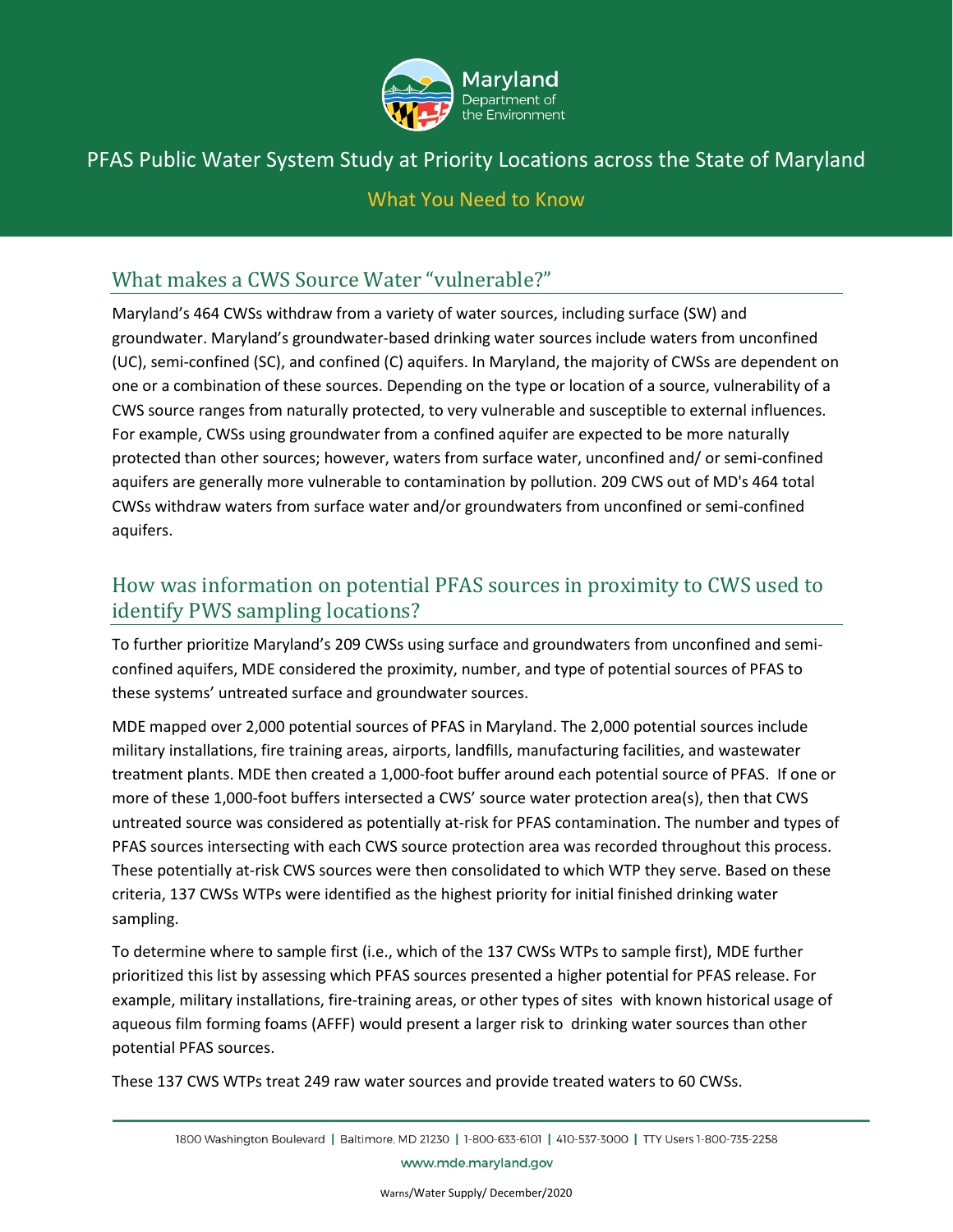

# What You Need to Know

### Reference Sites

In addition to the 137 investigative samples, MDE will collect "baseline" samples from eleven (11) WTPs serving CWS withdrawing from surface, unconfined, and semi-confined raw water sources to determine PFAS levels in locations not expected to have proximal PFAS sources. These reference sites are located in HUC-12 watersheds with 75% or more forested cover with no PFAS sources within 1,000 feet of their protection areas.

# Follow-Up Sampling, Analysis, and Corrective Actions

The objective of the study is to understand the occurrence of PFAS in a subset of public water systems, which MDE believes may have the highest relative risk of contamination and which serve a large percentage of the population of Maryland. Study results may lead to further MDE actions if PFAS levels trigger the need for monitoring or risk mitigation measures.

### Commitment to Protecting Public Health

The purpose of this initial sampling effort is to assess the occurrence of PFAS in Maryland's most vulnerable public drinking water sources and, when necessary, to take action to require monitoring or risk mitigation measures. Upon completion of this study, MDE may undertake additional sampling of PWS.

### Questions

For more information on this sampling project, please contact Rebecca Warns a[t rebecca](mailto:rebecca-ann.warns@maryland.gov)[ann.warns@maryland.gov](mailto:rebecca-ann.warns@maryland.gov) or visit the MDE-Water Supply Program's PFAS Webpage [here.](https://mde.maryland.gov/programs/Water/water_supply/Pages/PFAS_Home.aspx)

www.mde.maryland.gov